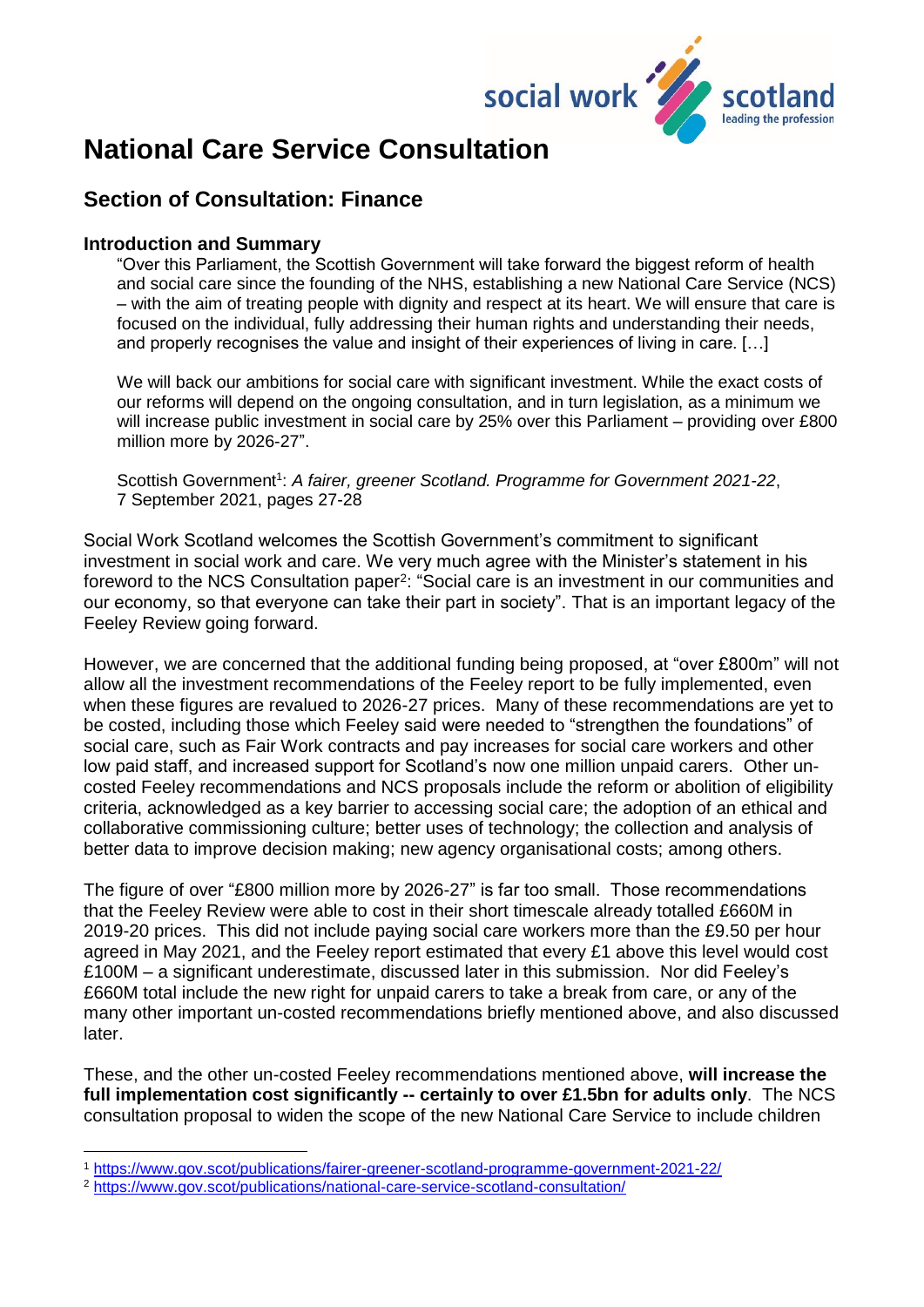and families social work and care services, and community justice and prison social work, will also require investment to meet unmet needs and unfunded pressures in these services, in addition to the investment needed for adult social care. In addition, the Feeley Review cost estimates mainly used 2018-19 data, repriced to 2019-20, and therefore did not include the costs of restoring services to their pre-Covid levels.

**These high costs are necessary to fix a social care system that has been broken by years of under investment**. Feeley found that 3.5% growth, over and above inflation, was needed year on year to meet the needs of increasing numbers of older people and of people of all ages living with disabilities, on the best research evidence available. Such investment was made at lower rates before the decade of austerity, and during that period not at all.

It is therefore crucial that social care, as well as the NHS, receives a large share of the **increases in the Scottish Block Grant**, announced in the UK Government's Autumn Budget and Spending Review<sup>3</sup>.

| £ billion<br>(at current prices) | 2019-20 | 2020-21 | 2021-22         | 2022-23 | 2023-24 | 2024-25 |
|----------------------------------|---------|---------|-----------------|---------|---------|---------|
|                                  | Outturn | Outturn | <b>Baseline</b> | Plans   | Plans   | Plans   |
| <b>Scotland total</b>            | 32.9    | 35.5    | 36.7            | 40.6    | 41.2    | 41.8    |
| Increase on 2021-22              |         |         |                 | 3.9     | 4.5     | 5.1     |
| Year on year increases           |         | 2.6     | 1.2             | 3.9     | 0.6     | 0.6     |
|                                  |         | 7.9%    | 3.4%            | 10.6%   | 1.5%    | 1.5%    |

#### **UK Autumn 2021 Budget: Total Departmental Expenditure Limits - Scotland**

**Source**: UK Government: Autumn Budget and Spending Review 2021, 27 October 2021, Table 1.16

The increases in 2020-21 in particular reflect the UK funding for Covid measures. Scotland will receive an **additional £3.9 billion for 2022-23**, but only below-inflation increases of £0.6 billion in each of the two following years: 76% of the total additional Block Grant arrives next year. This is intended to benefit "building back better" from Covid, and will also help to resolve the resulting backlog of work and other pressures on the NHS.

The phasing may not fit the longer development process for the National Care Service, but there is clear opportunity and resources for the **necessary investments in social care to start as soon as possible**. The Scotland totals in the table include the Barnet consequentials from the earlier UK Government announcements to increase National Insurance and other taxation to invest more in health and social care in England<sup>4</sup>.

#### **NCS Consultation paper section on Finance**

The Feeley report included several important financial recommendations, none except those on charging for care, are addressed in National Care Service consultation paper, in which the section on finance, in the Introduction, is short:

#### **Finance**

1

The proposals set out in this consultation paper will have a cost to the public purse. But, as the IRASC emphasised, social care support should not be seen as a burden. It is an investment in

<sup>4</sup> [https://www.gov.uk/government/publications/build-back-better-our-plan-for-health-and-social-care,](https://www.gov.uk/government/publications/build-back-better-our-plan-for-health-and-social-care)

7 September 2021.

<sup>3</sup> [https://www.gov.uk/government/publications/autumn-budget-and-spending-review-2021-documents.](https://www.gov.uk/government/publications/autumn-budget-and-spending-review-2021-documents) For further analysis for Scotland, see SPICe blog by Ross Burnside at: [https://spice-spotlight.scot/2021/10/28/uk](https://spice-spotlight.scot/2021/10/28/uk-budget-and-spending-review-2021-key-points-and-implications-for-scotland/)[budget-and-spending-review-2021-key-points-and-implications-for-scotland/](https://spice-spotlight.scot/2021/10/28/uk-budget-and-spending-review-2021-key-points-and-implications-for-scotland/)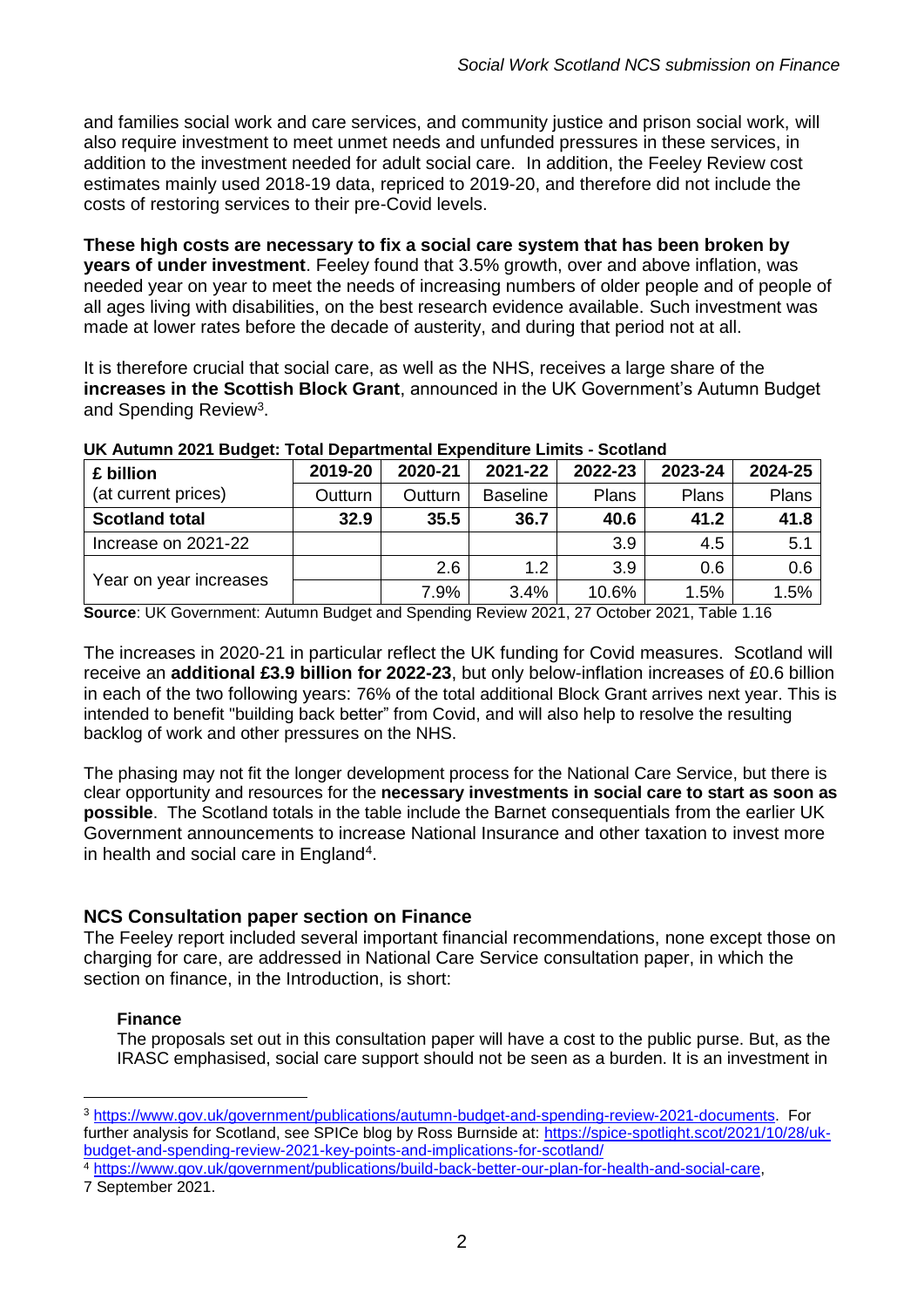society, it creates jobs and economic growth, and allows people who access care and support and their carers to fulfil their potential and, in many cases, access employment themselves. Done well, a focus on early intervention and prevention avoids the need for more costly action at a later stage. For example, supporting unpaid carers so that they can continue their caring relationship, supporting families to prevent family breakdown, or ensuring appropriate care to prevent deterioration or falls resulting in a need for hospital treatment, all result in benefits for individuals and families, and for our health and care services.

This Government has committed to increase investment in social care by 25%, but public resources are still limited. As we consider the feedback from this consultation, all proposals will be assessed for value for money, to make sure the maximum impact is achieved from that investment. But in doing so we will look at the overall benefits of improving people's experience of care and the outcomes they achieve, as well as the direct costs or savings of providing that care. [Page 6]

A minimum increase of "25% over this Parliament", as stated in the Programme for Government would mean a compound increase over the five years from 2021-22 to 2026-27 of 4.6% per year, *over and above inflation*. However, the Feeley report also recommended an annual increase to offset the growth, due to demographic changes, in the numbers of older people and adults with disabilities who require care and support. The best evidence the Feeley review found for the annual increases required for adult social care, again above inflation, was 3.5%. It is unclear when the Scottish Government proposes to commence this long overdue fiscal recognition of demography, also recommended in its 2018 *Health and Social Care Medium Terrn Financial Framework*<sup>5</sup> , but not delivered. Work is also required on demographic pressures for children and family social work and care services; the increases in the numbers of people living with learning or physical disabilities, for example, has been increasing at all ages.

The 2021-22 base figure for the minimum 25% increase is also not clear. Is it total net or gross spend in that year, on all social work or care services, or only adult social care, depending on the decisions to be taken after the consultation? Does it include, as Feeley did, spend by selffunders and third parties on residential care, which is not included in the local authority financial returns? Is the 25% increase by 2026-27 on the base figure uprated to 2026-27 prices so that five years of inflation does not cloud the comparison? It has to be in real terms to be of any use<sup>6</sup>.

Turning now to other issues in the above sections on Finance, Social Work Scotland welcomes the emphasis on **early intervention and prevention**, and agrees, if properly resourced, that this can avoid, reduce, or defer the need for more costly action at a later stage. We also agree that better **support to unpaid carers** is a fundamental part of prevention. **Poverty and deprivation** are also drivers of greater need for social work and social care at all ages, but are not mentioned in the consultation paper. Social Work Scotland welcomes the focus on reducing child poverty and low pay in the *Programme for Government*, as well as the current consultations on ending the need for food banks and on Scotland becoming a Fair Work nation. **Economic policies** to reach **zero carbon** need also to be linked to structural changes to reduce the production of inequalities of income and wealth, which have significantly widened since the 1970s.

In the consultation paper, there are **no consultation questions on finance**, apart from charging for residential care, and many of Feeley financial recommendations are also not referenced. We

<sup>5</sup> See Social Work Scotland's analysis of the 2018 Framework in its submission to the Feeley Review: [https://socialworkscotland.org/wp-content/uploads/2020/11/SWS-Supp-Sub-1-DEMOGRAPHIC-CHANGE-](https://socialworkscotland.org/wp-content/uploads/2020/11/SWS-Supp-Sub-1-DEMOGRAPHIC-CHANGE-AND-ADULT-SOCIAL-CARE-EXPENDITURE-IN-SCOTLAND.pdf)[AND-ADULT-SOCIAL-CARE-EXPENDITURE-IN-SCOTLAND.pdf](https://socialworkscotland.org/wp-content/uploads/2020/11/SWS-Supp-Sub-1-DEMOGRAPHIC-CHANGE-AND-ADULT-SOCIAL-CARE-EXPENDITURE-IN-SCOTLAND.pdf)

<sup>6</sup> Put another way, if annual inflation were to be on average 2.8% per year then Feeley's £660m at 2019-20 prices would become £800m in real terms by 2026-27, leaving nothing for all the un-costed recommendations.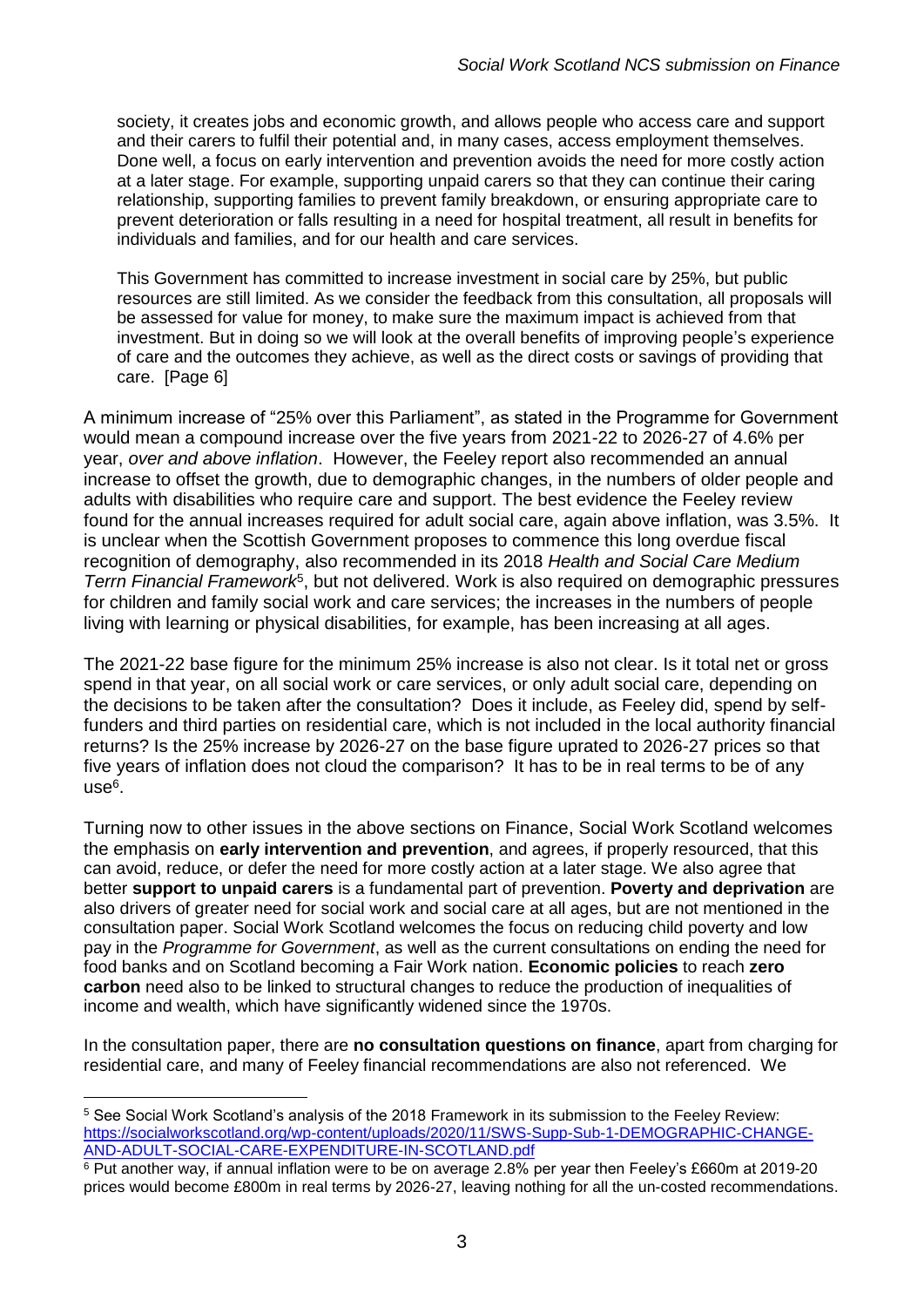comment briefly below on what we see as the main financial issues that require further work between the Scottish Government and other stakeholders, in which Social Work Scotland is willing to participate.

#### **Immediate and short-term priorities**

In this section we discuss what needs to be done immediately or to start from 2022-23; the section ends with some concerns about interim funding issues. Given the front-loading of the UK increases in Scotland's Block Grant, it seems necessary to bring forward some of the planned investment in social care to 2022-23, unless unspent additional funding can be held in IJB, local authority, or Scottish Government reserves.

#### **1. Fair Work**

1

We welcome the Scottish Government's recent announcement<sup>7</sup> that additional funding of £48 million will be provided as part of winter planning to increase the hourly rate of *direct* care staff in adult social care from the £9.50 per hour agreed in May to £10.02 per hour; however, Social Work Scotland would prefer social care ancillary staff on minimum pay to also benefit – their input is also essential to the care system.

The sector has high turnover and vacancies, and is competing with job shortages in retail and other sectors which involve less stress. We urge the minimum pay of all social care workers to be progressively **increased further from April 2022 towards a £15 per hour target, to be achieved as soon as possible.** Other Fair Work measures, thoughtfully discussed on pages 119-123 of the consultation paper, are also a priority for implementation to help recruitment, retention and training.

Further work is needed on the investment required to deliver Fair Work for all social care workers, and this should be published. Feeley estimated that "in broad terms, every pound beyond the Real Living Wage will increase the national social care support wage bill by about £100m per annum" (page 92) so an increase from £10.02 per hour to, say, £15 per hour would cost £498m. However, the Feeley estimates are too low.<sup>8</sup> The costings in the Feeley report included £19.5m to increase the Real Living Wage for social care workers to £9.50 an hour in 2021-22, but the Local Government Finance settlement for 2021-22 required £34m for social care to contribute to the delivery of the Real Living Wage at £9.50 an hour, 75% more than Feeley's estimate. On that basis an increase from £10.02 to £15 per hour would cost £868m. Even higher multiples of cost, for every £1 increase, can be derived from recent work for Enable by BiGGAR Economics<sup>9</sup> – we have not evaluated this work; **firming up the costs of Fair Work is a priority for the Scottish Government and COSLA**.

#### **2. Restoring reduced care services and support to unpaid carers**

Since March 2020, the impact of Covid-19 (and Brexit) on staffing levels for care services has seen much reduced support for people in need, and it is therefore no surprise that there has been a corresponding increase in the numbers of unpaid carers, from around 800,000 in 2019 to an estimated 1.1. million now, as well as increases in their hours of care. **Priority should be given to restoring services for all people with assessed care needs**, including day care which appears among the hardest hit. While this will help unpaid carers, there are also specific

<sup>7</sup> [https://www.gov.scot/publications/ministerial-statement-winter-planning-health-social-care-tuesday-5](https://www.gov.scot/publications/ministerial-statement-winter-planning-health-social-care-tuesday-5-october-2021/) [october-2021/](https://www.gov.scot/publications/ministerial-statement-winter-planning-health-social-care-tuesday-5-october-2021/)

 $8$  SG personal communication, 03/11/21: the SG, COSLA, and Integration Chief Finance Officers now have a short-life working group to review the methodology

<sup>9</sup> *Scotland's Care Sector: An Economic Driver*, September 2021.

[https://www.enable.org.uk/aboutus/information/publications/factsheets/scotlands-care-economic-driver-report/](about:blank)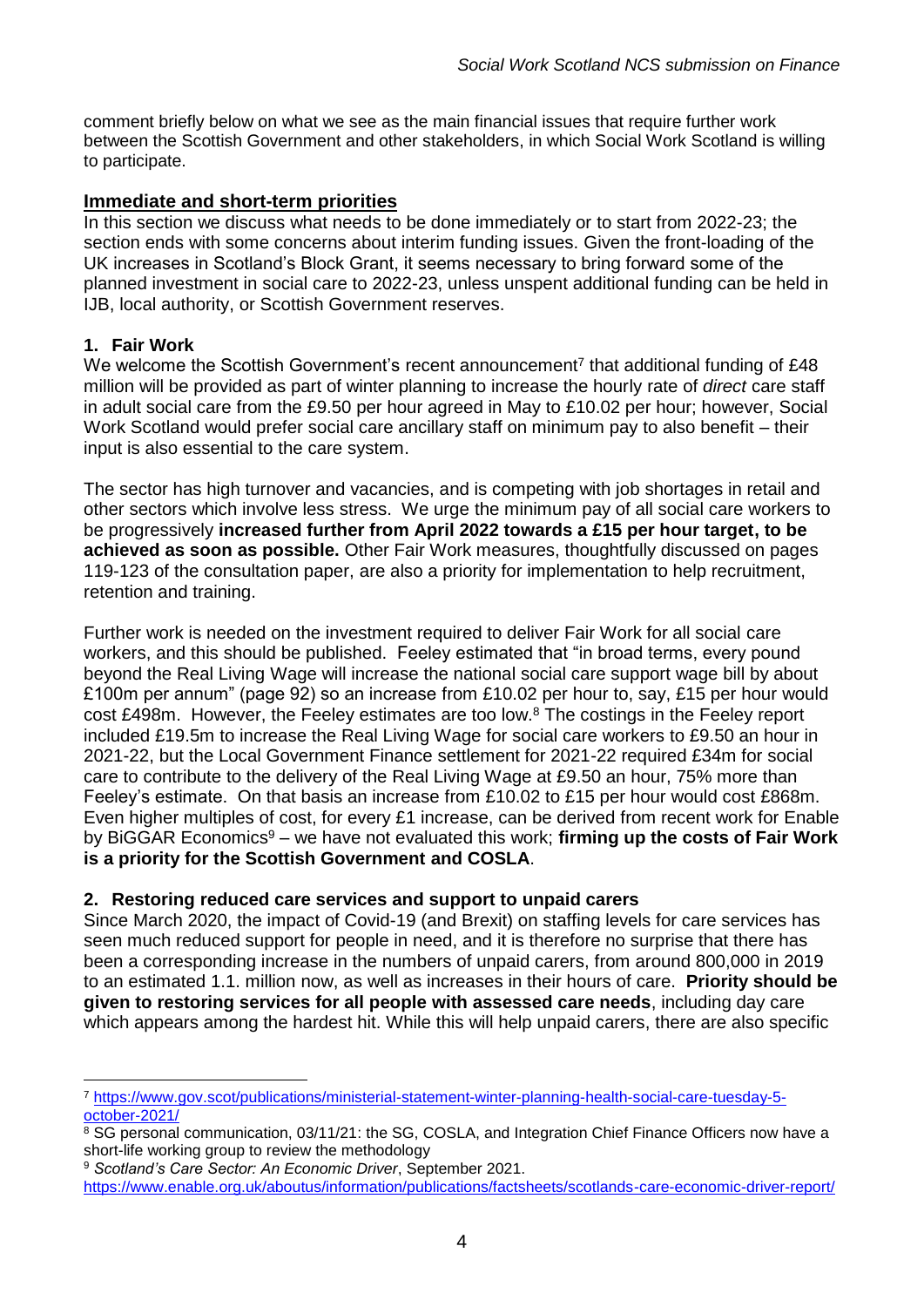**short breaks and respite services**, for both adults and disabled children that have not restarted.

#### **3. Relaxation of eligibility, and prevention**

A working group should be set up as soon as possible to consider the **reform or abolition of eligibility criteria**, with work then done to cost the recommendations or proposed options. Meanwhile early funding is required to enable existing responsible agencies (IJBs, LAs) to **roll back tight eligibility thresholds**, so that **new assessments of need** are able to result in help for more people with care needs.

Sometimes in adult services **prevention** is considered to be automatically delivered when the eligibility thresholds are lowered from critical only to include support for substantial, moderate or lower-level needs. For some people that will be true, in the sense that help now will prevent or delay the more serious needs that without such support are likely to develop in future, at greater cost. But for many people, the prevention resources that are needed do not exist in their communities. Partly this is due to the decade of austerity which reduced community services, such as community education and funding for community organisations; more generally, civil society has also been weakened. **Investment in prevention**, including community development and community social work therefore needs to go wider and deeper than the relaxation or abolition of eligibility.

Within children's services, the preventative agenda is a core part of the GIRFEC approach, involving partners in education, third sector, health, and community services. Expansion of prevention and early intervention is essential to fulfilling the Promise.

Preventative and other support to **unpaid carers** is often provided locally by carers centres and by national and local Third sector organisations. A review is needed to establish whether there are sufficient carers centres, or similar services, to enable access by carers, especially in rural areas. **Investment funding** is likely to be need to help set up new carers centres and also increase the capacities of existing centres to provide more support to unpaid carers. This should include investment to **widen the choice of types of short breaks and replacement care available**, and to improve their quality – as was also recommended by Feeley, but does not appear in the NCS consultation paper.

While Social Work Scotland welcomes the emphasis on **prevention and early intervention** throughout the NCS consultation paper, we do not think it goes far enough:

We will increase the number of care and support services which focus on prevention and early intervention, including community based services which can be accessed without a referral or full assessment. These will be at the heart of a Getting it Right for Everyone approach to care and support, and will work seamlessly with services for people with more complex care needs. [Page 20].

Social Work Scotland considers that a **wider engagement on prevention** is now needed, jointly with COSLA and other partners, including investment in community development, welfare rights, mainstream services, and community organisations. This will also need to consider the continuing relevance of the Christie Report (2011) recommendations, including the question of why these have been so difficult for the public sector to implement during the decade of austerity. Shifting funding from acute provision upstream to prevention, for example, has proved impossible without **double running costs** during the period of change. A pivot towards communities will also require changes in some social workers' roles.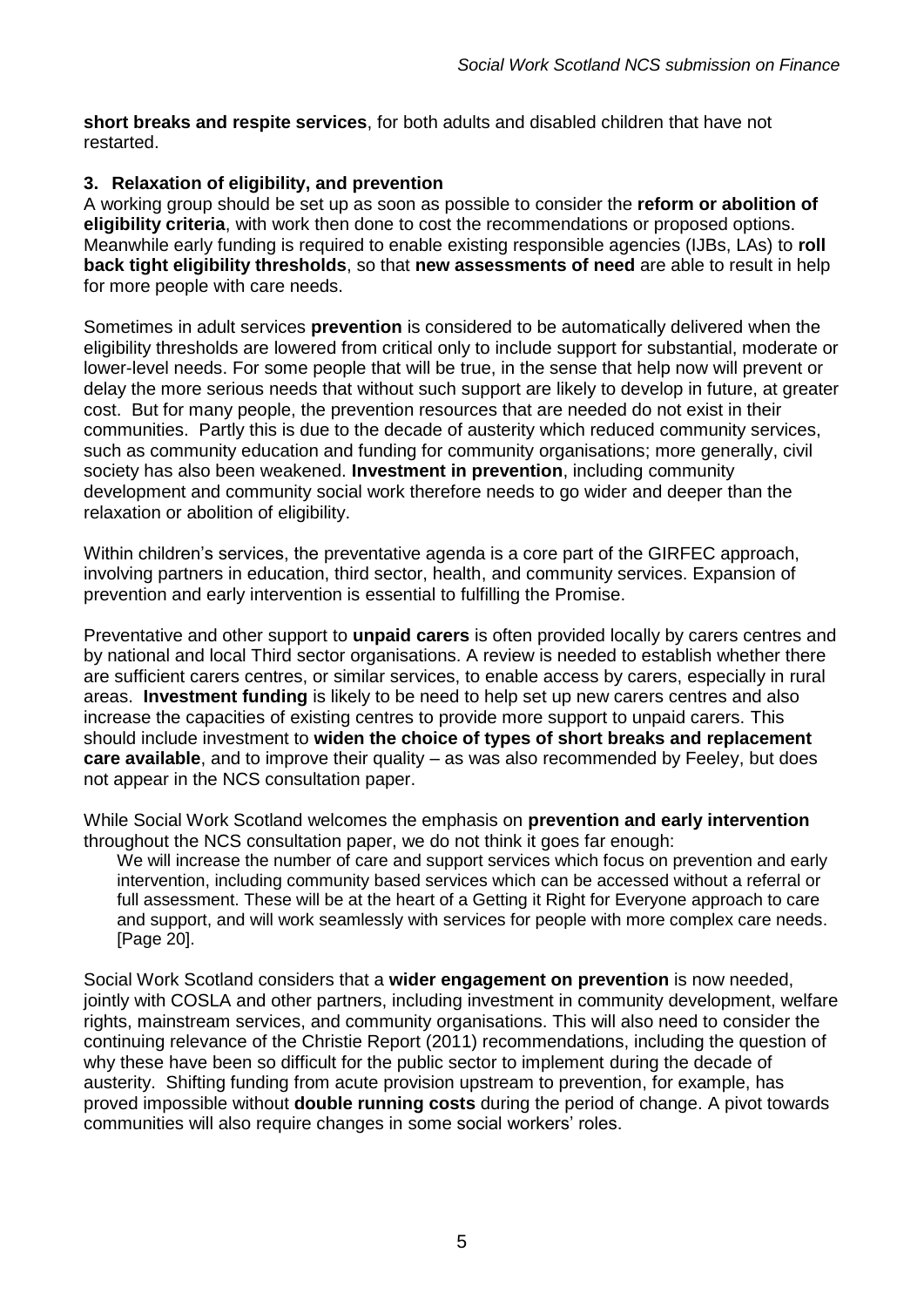### **4. Programme to meet existing unmet need**

A phased programme of initial funding is required to allow local authorities to re-assess people known to them whose needs were deemed insufficient to be eligible for support, before the actions at point (3) above to roll-back eligibility thresholds.

Some interesting work was undertaken within the Feeley review, **estimating unmet need at £436M in 2018-19** – **for adults only**. The Feeley estimates for "prevention" (£288M at 2019-20 prices) are really for unmet need, since they are based on an estimated 25,500 less service users in 2018-19 than in 2009-10 (calculated on age/deprivation standardised rates, assuming unmet need in the base year). A further £148M was estimated for unmet needs, based on inter-IJB variation in spend per head of population (again, age/deprivation standardised) but only taking an arbitrary part of such variance into account. These calculations are a welcome start, but some further work would be required to establish if there are better methods of determining unmet needs. The effects of unmet need on wellbeing are hard to establish, but many academics have considered the growing unmet need to have contributed to the stalling of the previously-improving population longevity in recent years: in blunter words, that austerity has caused some premature mortality. The largest cause of unmet need in social care has probably been the inability of councils to uprate social care budgets by the full amount required by the ageing population plus the increasing numbers of disabled people in all age-groups, including children.

#### **5. Demography annual uplifts**

Feeley recommended "robustly factoring in demographic change in future planning for adult social care" and his report estimates the uplift required for adult social care at **3.5% per year** (after inflation), based on research by the London School of Economics and the Personal Social Services Research Unit (PSSRU). As it happens, Social Work Scotland had also reviewed this research in one of its supplementary submissions to the Feeley review and concluded that it was the best available. As noted earlier it was also adopted in the Scottish Government's own *Health and Social Care Medium Term Financial Framework* in 2018<sup>10</sup>: that accepted the 3.5% annual figure for social care demography in real terms and added 0.5% for relative price effects (the difference between general inflation and that experienced by a particular service), but this was never implemented.

Feeley did advise that "more specific Scottish projections will be vital in the future", and this is something that the Scottish Government should take up with Scottish university researchers – it would also require significant changes to some of the Scottish population surveys, and probably also booster samples within some key UK surveys, in order to support modern microsimulation methods.

Meanwhile, **annual uplifts on this scale (3.5%) are absolutely essential** to meeting demographic pressures. This should be **implemented from 2022-23** to halt further growth in unmet need.

#### **6. Interim funding issues**

1

Funding to alleviate the crisis of social care for the immediate priorities above **is needed now** and in each of the financial years from 2022-23 to the commencement year for a National Care Services. This will mean **some interim funding increases to local government and IJBs**.

<sup>10</sup> [https://www.gov.scot/publications/scottish-government-medium-term-health-social-care-financial](https://www.gov.scot/publications/scottish-government-medium-term-health-social-care-financial-framework/)[framework/](https://www.gov.scot/publications/scottish-government-medium-term-health-social-care-financial-framework/)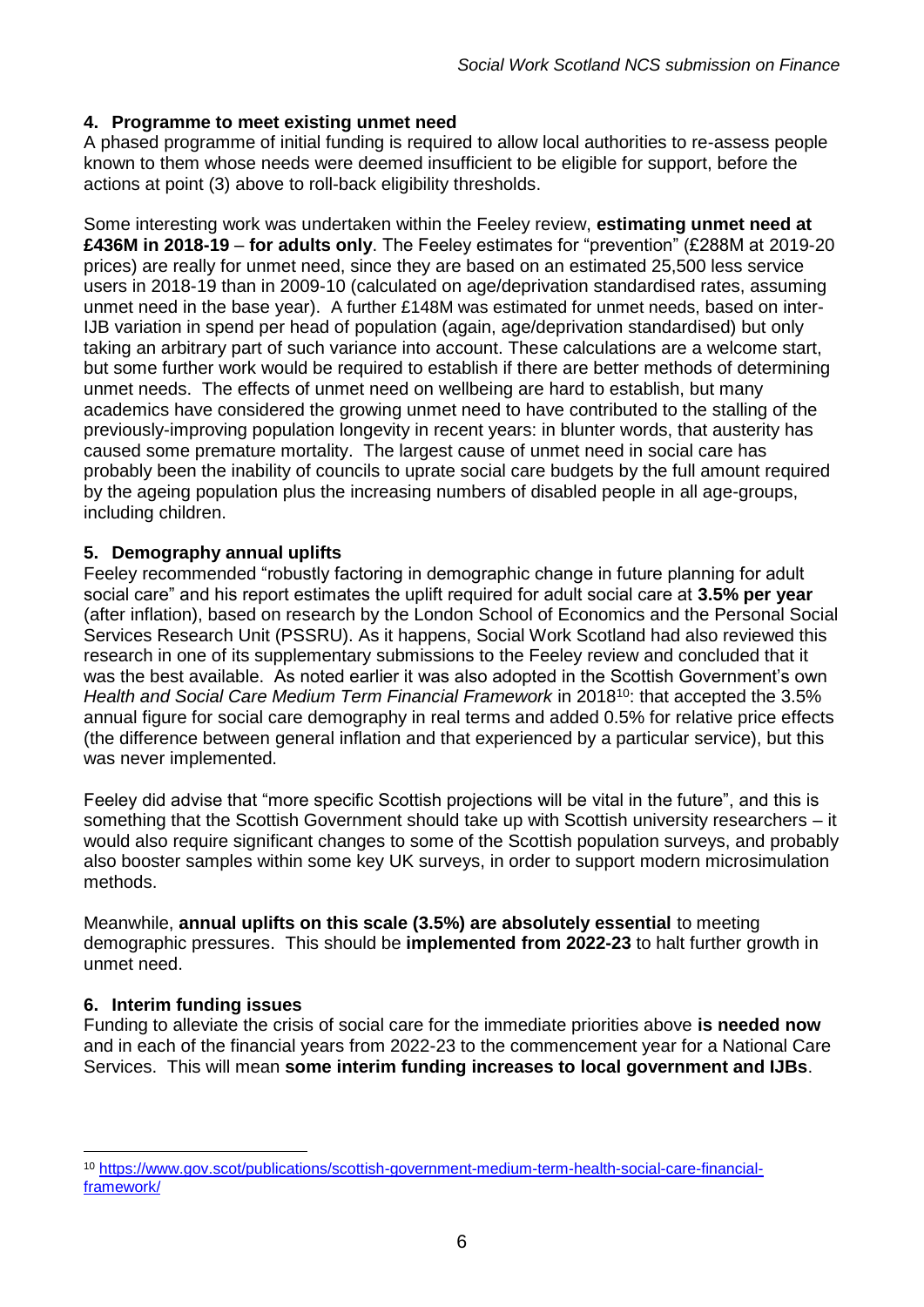The Scottish Government is committed to establishing a National Care Service; the consultation is not about the principle, but is about the scope and functions of an NCS, and structure and delivery issues. We all need to keep in mind the fact that **people who need social care do not do so in isolation from needs for health, housing, leisure, education and other communitybased services** – **local service inter-connections** need to be maintained and indeed strengthened. The role of local authorities will still be crucial to social care in many different ways, even if legal responsibilities are changed and a National Care Service is created. This **key issue** is not well addressed in the NCS consultation paper, and requires further work. There is also a potential damage to local democracy that Scottish Ministers need to address.

Over the decade of austerity, councils have generally given more protection to spending on social work services for children and families, and adult social care, than to other services<sup>11</sup>, and continue to spend more on justice social work than they receive in ring-fenced CJ grant. If councils feel that social care services are being removed from their responsibilities, there is a risk that they may seek to reduce this spending priority from now on.

There may be a case for interim funding to local authorities from 2022-23 being more tightly earmarked or ring-fenced for social care than has hitherto been necessary or desirable. (**Resource allocation** issues are also discussed at the end of the next section).

#### **Short to Medium term priorities**

In this final section we discuss the remaining key funding issues posed by the Feeley report and/or the NCS consultation paper. Some of these are also candidates to commence in 2022- 23.

#### **7. Charging for care**

1

The Programme for Government already includes the statement: "We will develop options to remove charging for non-residential care" (page 28). Social Work Scotland supports the decision to remove these charges. There might be more increased demand for services to meet assessed needs where uptake had been deterred by charges, but the Feeley estimate of £51M seems about right<sup>12</sup>, although the lower charging income (£5M) for children and families social work would need to be added if the scope of the NCS is widened.

**Residential charging** is a more complicated issue for reasons set out in our more detailed response to the Residential Care Charging section of the NCS consultation paper. Total residential charging income was £191.3M in 2019-20 for all social care services. This excludes self-funders in care homes under "route 1" who have not had an assessment of need, but well might request one if the Free Personal and Nursing Care offer is extended to cover all care costs (although these are wider than legal definitions of FPC). Feeley had estimated that this measure would cost £116M at 2019-20 prices but we are not clear if that includes younger adult care homes. In any event, it appears to be an underestimate because the increased demand could be significant. Another factor is the likelihood of private care homes (80% of provision) increasing prices to maintain profits. The difficulties in managing this market are discussed further in Social Work Scotland's more detailed submission on Residential Care charging.

<sup>&</sup>lt;sup>11</sup> This statement draws upon work by the Improvement Services

<sup>1212</sup> Feeley's estimate of the funding required was £51M; the Local Authority financial returns show £42.5M for non-residential charging income for adult social care in 2018-19, so the £51M perhaps includes an estimate for increased demand. The corresponding figure for 2019-20 was £36.0M – the reduction reflects the expansion of free personal care to people under 65 from 1 April 2019. In addition. There were £5.2M of charges recorded for children & families social work services, so these would also require to be abolished.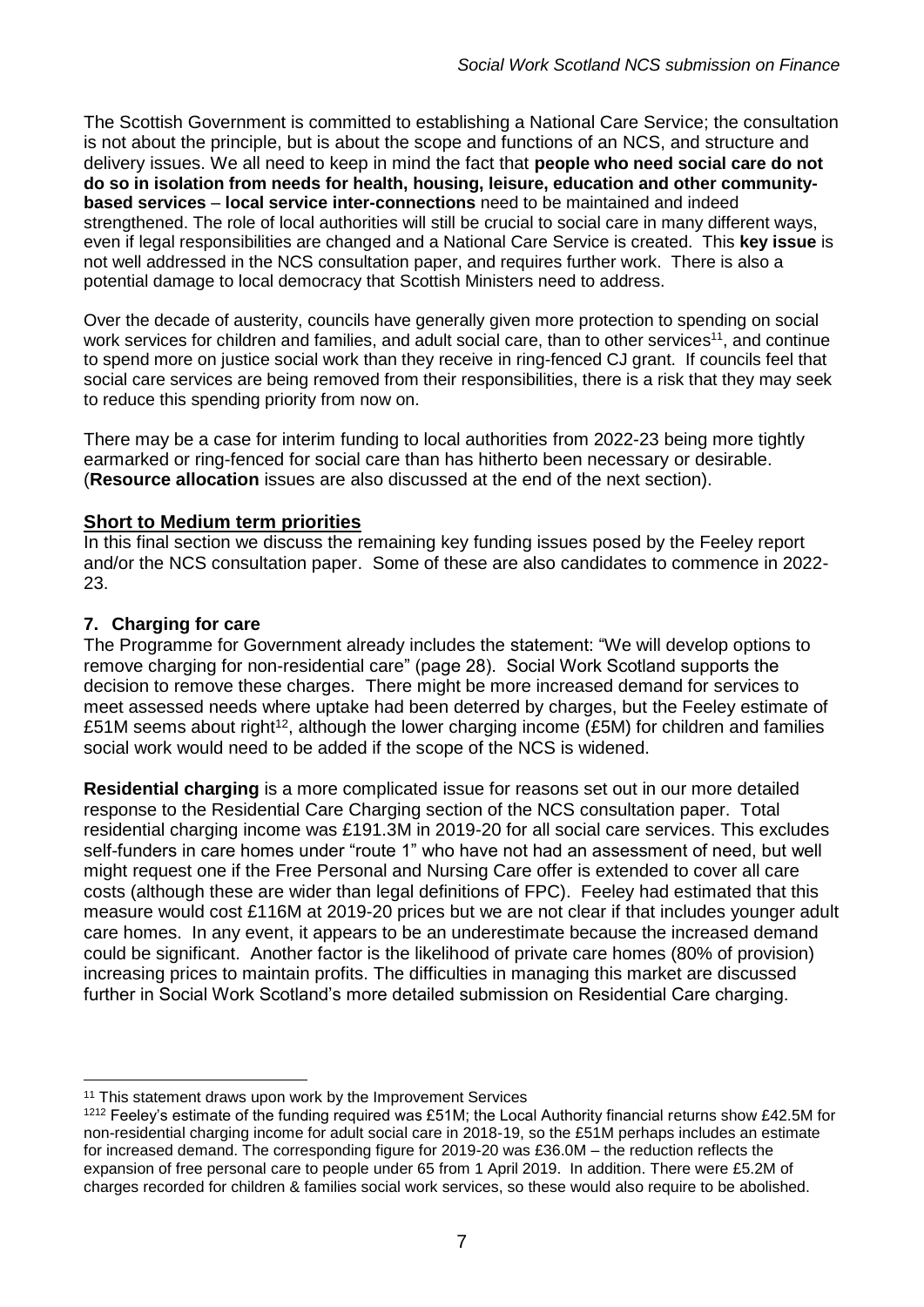Finally, removing charges for care is an important policy although the funding required does not expand the care available, but moves part of its funding from private citizens to the State. So, if all social care requirements cannot be fully funded, it might not be the highest priority.

#### **8. Unpaid carers**

Now at around 1.1 million, Scotland's unpaid carers (mainly family members) are the largest social care workforce, and the least supported. **Investment in support to carers is fundamental to the prevention of demand for formal social care services**. Feeley's recommendation 11 proposes a carers' "right to respite", and Recommendation 51 includes increasing short breaks, respite, and the Carers' Allowance. The text of the Feeley report also recommended abolition of all residual charging for respite care. **The NCS consultation paper only includes the "right to respite**". However, the *Programme for Government* includes consultation over the Winter on proposals to replace the Carers' Allowance with a new Scottish Carers Assistance payment – it is not yet clear how far the current restrictive eligibility criteria can be relaxed to benefit more carers.

It is worth noting that additional funding for short breaks was included in the funding for the phased implementation of the Carers (Scotland) Act but only for 16% of carers annually by 2022-23 at an annual unit cost of only £300 per carer (frozen at 2013-14 prices). No funding was provided for the replacement care required by the person cared-for in order for the carers to be able to take a short break – a more expensive item than the cost of the break itself. This means that the 16% figure would never be reached, even without Covid disruption

The latest available data shows that **only 3% of all carers have a short break or respite**, and this is still only 9% for full-time carers providing 35 hours a week or more of care (Scottish Health Survey ad hoc data, 2016-19). During the pandemic, the number of carers in Scotland increased to over one million; a much-needed statutory right to a break from care, including necessary replacement care for the person cared for, will be expensive. In addition, investment is needed to expand the range and quality of respite care available, as Feeley recommended, and also to expand local access to carers centres and other prevention support infrastructure – we discussed the last point under the immediate priorities heading.

A right for carers to have a break from caring is a fundamental human right and necessary to maintain caring. If such a right were modelled on the paid leave enjoyed by most employees, they would be very expensive even at very modest levels of financial contributions by the State to the cost of short breaks and replacement care. Modelling that right for full-time carers, and pro-rata for part-time carers, **can easily produce costs greater than £1billion**, depending on the amounts of support required for carers to actualise such rights.

Of the options presented in the NCS consultation paper for carers' rights to breaks from caring, including replacement care, Social Work Scotland supports **Option (e+f)**, which situates this right within an amended Carers Act, on the basis of **assessed need without an eligibility condition**. Our support for this option is conditional on the provision of sufficient funding to meet existing and additional demand for both assessment and support costs. We believe such additional funding should be directed to: (a) "light-touch" assessment and support by carers centres, and (b) additional LA/NCS assessment, support and replacement care resources. Both are required to give effect to the new right.

We also support the intention behind the proposed "**hybrid option**" whereby the right to have needs for a break from caring met is combined with a more universal offer to all carers, or to carers caring for, say, 20 or more hours per week. We believe that this *may* be best delivered by ensuring that the new Scottish Carer's Allowance is available to more carers, but if that is not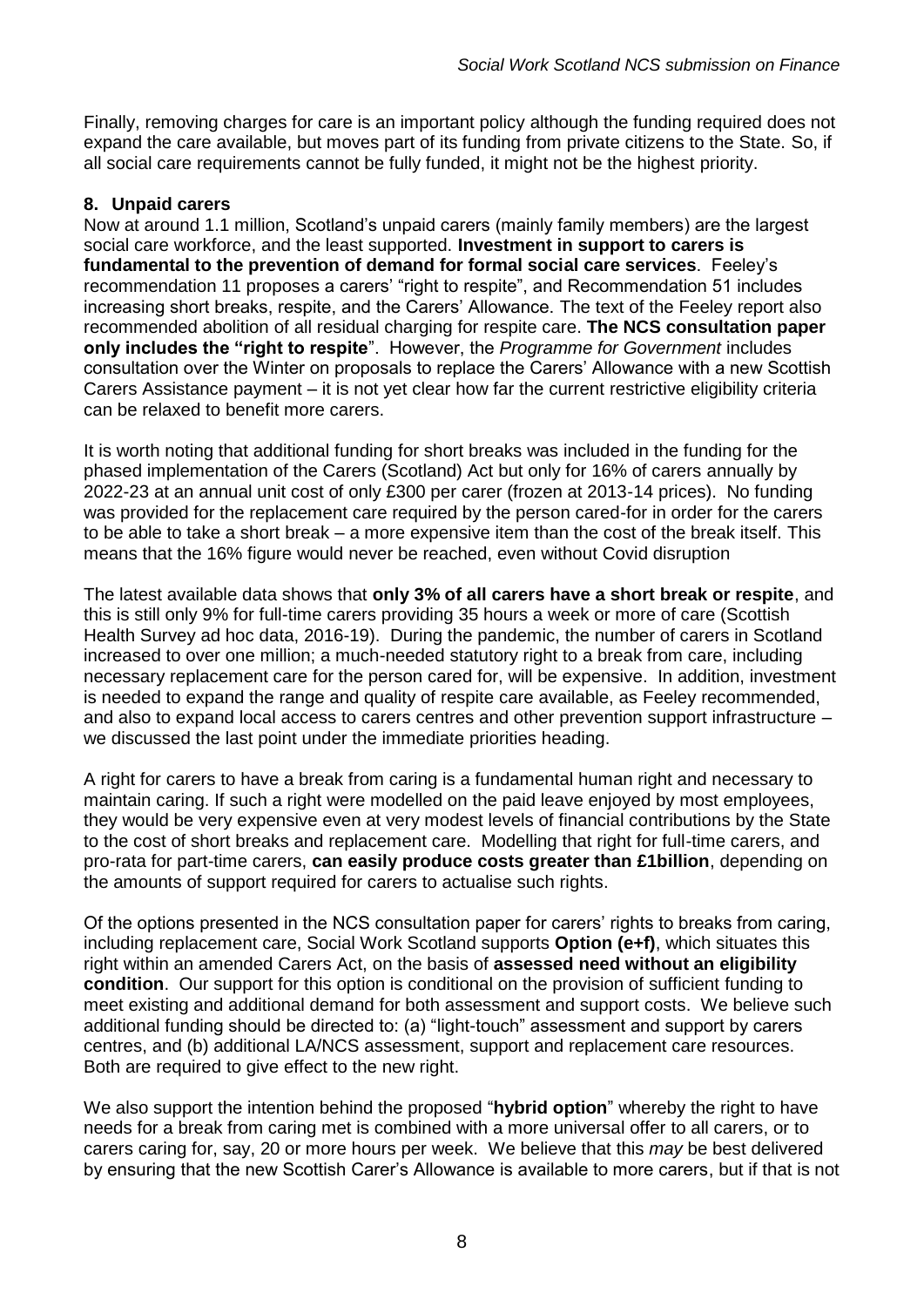possible, as seems likely, some other form of **financial recognition for carers**, which can also be used to support breaks, is desirable.

Further discussion is contained in our more detailed NCS consultation submission on unpaid carers. At this stage, Social Work Scotland cannot put any figures on the costs involved. Every £100 per year for a "universal offer" each carer costs **£100M**. Assessing needs for breaks would require a very significant scaling up to raise the proportion of carers having a short break to acceptable levels, above the very low figures consistently reported in annual Scottish Health Surveys.

#### **9. Funding pressures in Children & Families social work services**

As mentioned earlier, local authorities have protected spending on children and families social work services more than any other council services during the decade of austerity, but have been unable to meet increasing demand and need.

**Poverty and deprivation** remain the key driver of need for social work and care support to families and children. Children in low income families experience poorer nutrition, higher levels of chronic illness, poorer mental health with more behavioural and emotional problems, and lower educational outcomes, including language skills and problem solving<sup>13</sup>. Child poverty in Scotland has increased from 19% in 2010-11 to 26% in 2019-20 – well above the Scottish Government's target reduction for this measure<sup>14</sup> to 18% in 2023-24 and 10% in 2030-31<sup>15</sup>. The UK Government's failure to retain the £20 per week increase in **Universal credit** removes essential income from over 450,000 families in Scotland.

In recent decades the numbers of **children with significant disabilities** who survive birth and infancy has been increasing, and more generally there has been a very welcome improvement in the longevity of people at all ages with learning or physical disabilities. These trends represent a second driver of need for social work and care support, and one that can have high unit costs, for example for residential short breaks to provide support to parents and other carers can cost from £3,000 to £6,000 per week<sup>16</sup>.

Children and Families social work services have also faced significant increases in demand some of which is linked to legislative changes over recent years, where the additional implementation funding has been insufficient. These include: new duties of care under the Children and Young People (Scotland) Act 2014 to allow young people to remain in placements until aged 21; payment of fostering equivalent allowances to kinship carers of looked after children and those subject to a Kinship Care Order; and new duties in the Children (Scotland) Act 2020 in relation to the rights of brothers and sisters to remain together and have their relationships maintained.

As with adult services, there is also the continuing impact of Covid on children's provision, including: children remaining in placements for longer, the consequences of lock down for children's development, domestic abuse and child protection concerns, all of which will increase demand and related costs over the coming months and years.

The section on children's services in the NCS consultation paper does not address these trends and issues. Social Work Scotland has commented on the proposal to include children's social

<sup>13</sup> [https://cpag.org.uk/scotland/child-poverty/facts](about:blank)

<sup>14</sup> Proportion of children living in households in Scotland with equivalised incomes below 60% of the median (middle) UK income in the current year. The other measures also show performance well below targets.

<sup>15</sup> [https://data.gov.scot/poverty/cpupdate.html](about:blank)

<sup>16</sup> Information provided by Social Work Scotland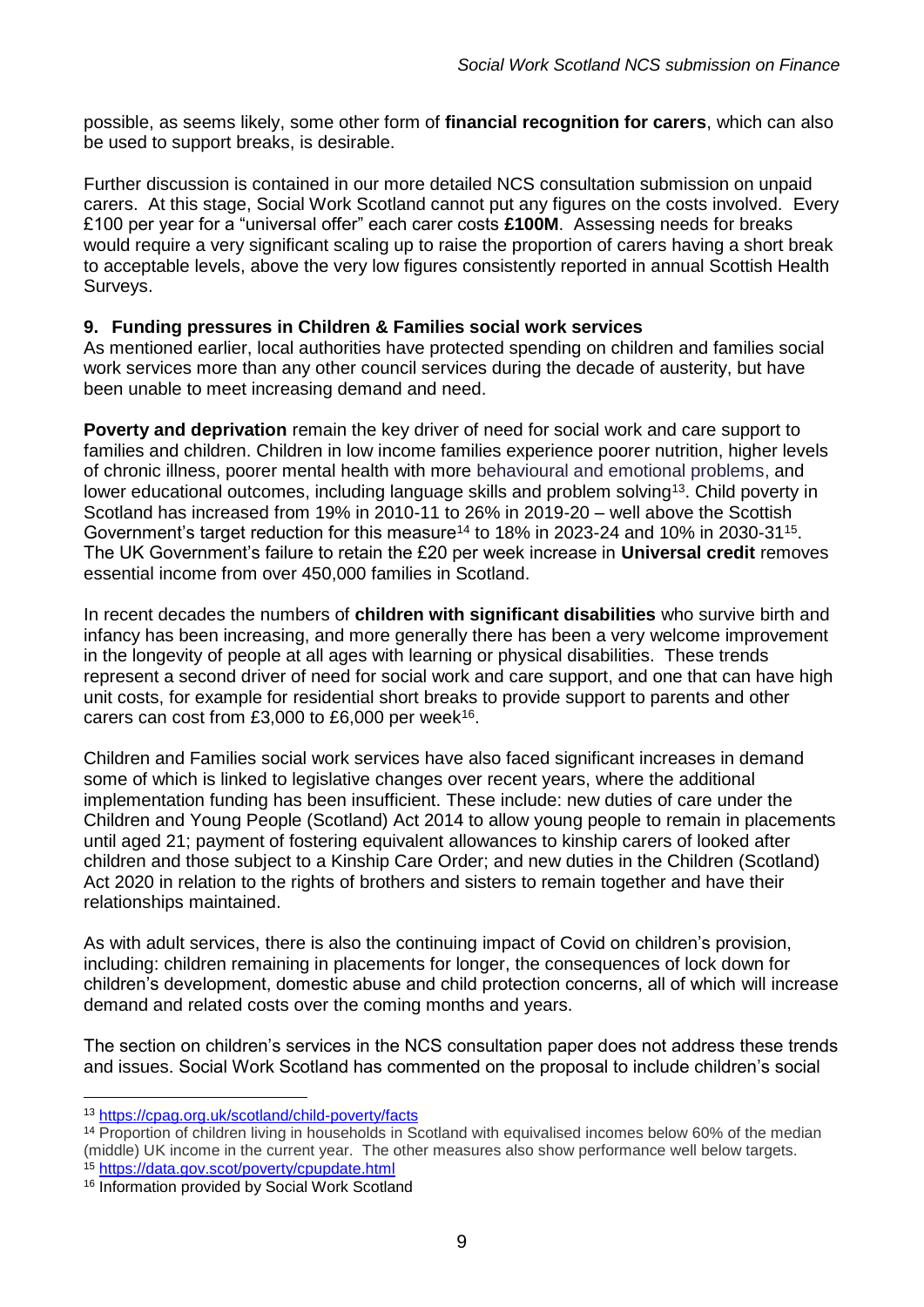work services in a National Care Service elsewhere in its submission. Whatever decision the Scottish Government takes post-consultation, **further work is needed urgently** to quantify the translation of these trends into higher levels of need for social work and care intervention and support. The experience of Social Work Scotland members in children and family services is one of relentless increasing pressures, and increasing unmet need. While we welcome the additional funding that the Scottish Government plans<sup>17</sup> to invest of over £500M in keeping "The Promise", further investment is needed in locality social work, care and protection services, prevention and early intervention.

#### **10. Funding pressures in Justice Social Work services**

Social Work Scotland has long-standing concerns that justice social work is underfunded and that significant investment in the range of non-custodial disposals is necessary to deliver the Scottish Government's ambition to shift the balance of sentencing away from custody and towards community sentences, and to support the judiciary through the consistent provision of high-quality interventions and help reduce re-offending.

The evidence for this shift is compelling. In 2021/22, £460 million was allocated to prisons and £133 million to community justice, 80% of which is allocated to local authorities for the delivery of justice social work<sup>18</sup>. The latest reconviction data (2018/19)<sup>19</sup> shows that 52% per cent of short sentence offenders released from prison were reconvicted within one year (up from 49% in the previous year). In comparison reconviction rates for community payback orders were much lower at 29%, the same as the year before. Research studies on reoffending also found that "community sentences are more effective in reducing reoffending than short-term prison sentences"<sup>20</sup>.

We welcome the commitments in the *Programme for Government* to reduce unnecessary imprisonment through new legislation:

"to change the way that imprisonment is used, with consultation on initial proposals relating to bail and release from custody law this autumn. This will be underpinned by investment in a substantial expansion of community justice services supporting diversion from prosecution, alternatives to remand and community sentencing, which evidence shows is more effective at reducing reoffending"<sup>21</sup>.

The Scottish Government budget in 2021/22 allocated a core ring-fenced grant to justice social work of £86.5 million. The level of this core grant has remained flat for several years, despite increased expectations on justice social work and cost inflation. In any given year the core grant is topped up from other budget lines or funding for new initiatives; in 2020-21 it totalled £105.9 million. These additions need to be continued.

Recently, the Scottish Sentencing Council reported research on *Judicial perspectives of community-based disposals*:

<sup>17</sup> Programme for Government 2021: **"Work across Government to #KeepThePromise** – investing £500 million in a Whole Family Wellbeing Fund over the Parliament, to reduce crisis intervention and keep children and young people with their families, and introduce a new Care Experience Grant, a £200 annual payment over 10 years for care experienced young people". [Page 10]

<sup>18</sup> *Community justice Sustainable alternatives to custody*, Audit Scotland July 2021

<sup>19</sup> *Reconviction Rates in Scotland: 2018-19 Offender Cohort*, Scottish Government 4/10/21.

<sup>20</sup> *What Works to Reduce Reoffending: A Summary of the Evidence*, pp5, Sapouna et al, Justice Analytical Services, Scottish Government, May 2015

<sup>21</sup> A Fairer, Greener Scotland: Programme for Government 2021-22, Scottish Government 7/9/21, pages 100- 101.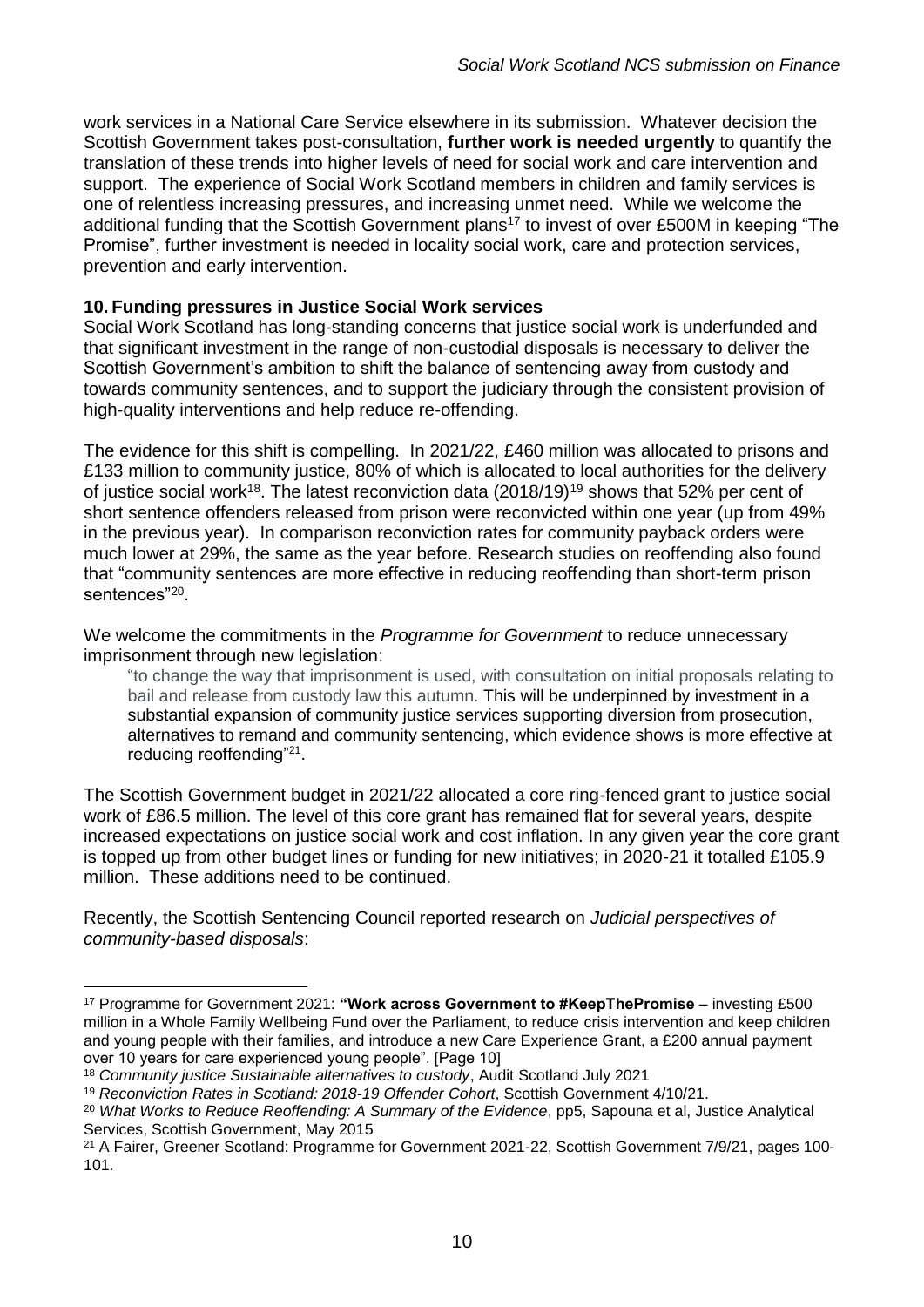The engagement we have carried out suggests that one of the greatest challenges to judicial confidence in community-based disposals concerns limitations of resources to support their management and delivery. To support both judicial and public confidence and efforts to encourage rehabilitation and, ultimately, public safety, it is essential that effective communitybased options are available to the courts. This requires greater consistency of provision of community sentences and the services which support their delivery across Scotland, and that these sentences can be robustly managed $^{22}$ .

The immediate priority is to address the backlog created by COVID-19, including court delays, pressures on finances, and delays on the completion of community sentences. Justice social work anticipate the backlog will lead to an increase in workload of between 30-35% over and above pre-pandemic levels.

Work is being undertaken on the unit costs of community sentences and other interventions and it is important that this covers the full range, including bail supervision, diversion from prosecution, the provision of court services including criminal justice social work reports, structured deferred sentences, CPOs, throughcare services for individuals subject to statutory prison licences etc. **Funding services at their true cost is essential to the delivery of community justice**.

Social Work Scotland comments in a separate submission on the NCS consultation proposals on the inclusion of justice social work within a National Care Service, either from the start or at a later date. Whatever the outcome, funding for this service would need to continue to be **ringfenced**.

#### **11. Commissioning culture changes**

Feeley did not cost the recommended "shift from competitive to collaborative commissioning" despite calling for "alternatives to competitive tendering" and for commissioning and procurement decisions to "focus on the person's needs" and "not solely be driven by budget limitations" (Recommendation 33). It is difficult to believe that the better outcomes this would deliver will all be self-financing. There is also the fact that private sector provision has grown in social care because it has cheaper unit costs, largely based on lower pay, pensions, and other poorer working conditions for staff. There is a serious risk that Fair Work implementation, increased FPNC payments, and other measures will simply increase private care prices, particularly in the care home sector, rather than squeeze profits or other value "leakage". As part of any implementation planning for a National Care Service, on any model, it will be necessary to think through these issues, which are likely to require legislation to enforce transparency and regulation. Meanwhile, **work is required** to cost the desirable commissioning culture changes recommended.

#### **12. Monitoring data, evaluation, outcomes.**

The Feeley report mentions in several places the need for better data, information, and outcome measures, and this is seen as one of several key priorities for the proposed National Care Service. In the transition from the current paradigm to the new one, it is essential that the assessment process delivers much better data on people's needs, the solutions, support and services in the care and support plan, their costs, and any remaining unmet needs, alongside the development of community resources to support prevention. This will require recording practice to be reviewed to enable IT systems to be able to capture this information in a form in which it can be aggregated and fed back to influence budget-setting, commissioning and policy

 $\overline{a}$ <sup>22</sup> News release 27-10-21, statement by Lady Dorran, Lord Justice Clerk and Chair of the Scottish Sentencing Council;<https://www.scottishsentencingcouncil.org.uk/news-and-media/news/community-sentencing/>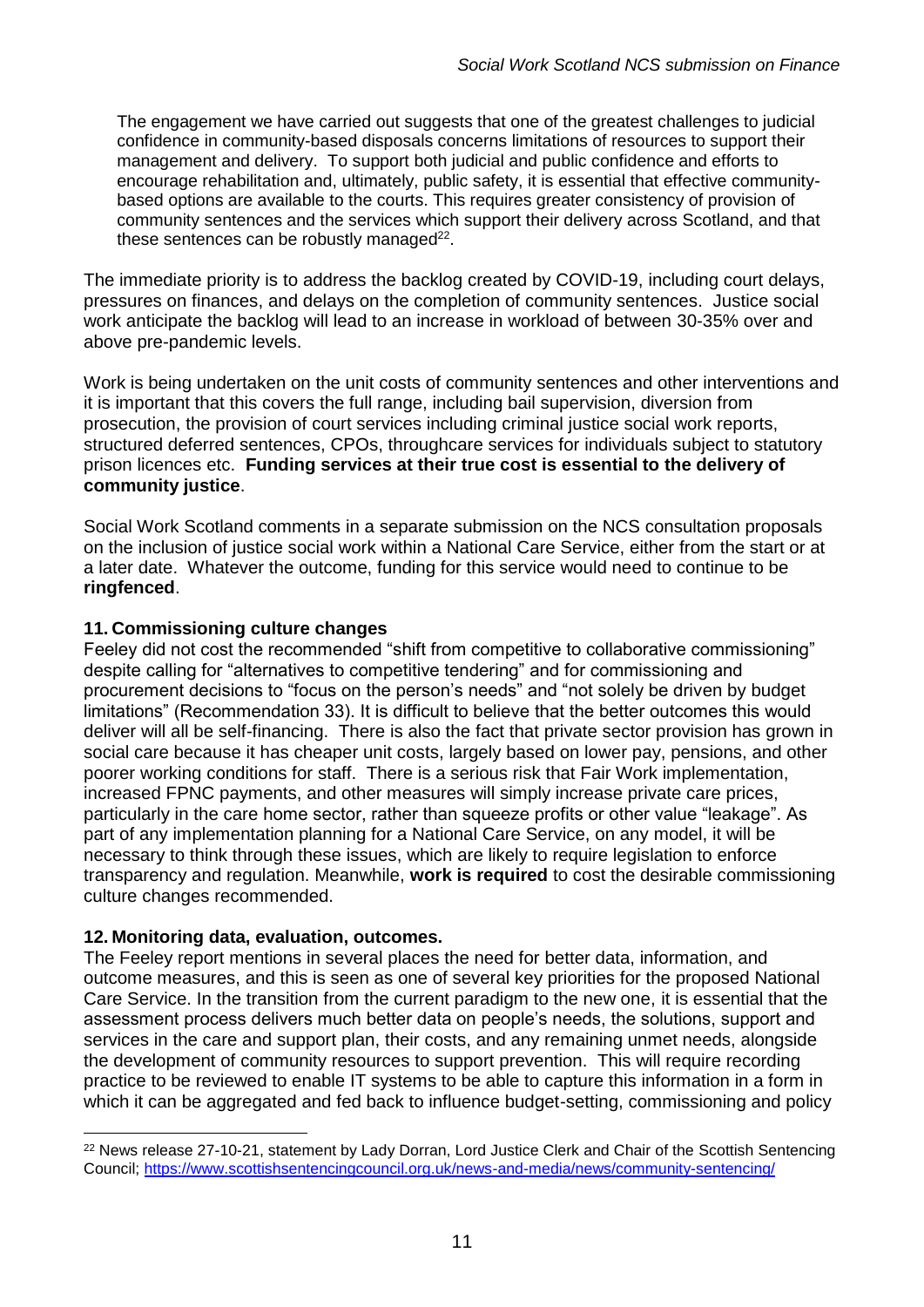development. In this way the range of solutions, support, and services can be monitored alongside data on unmet needs, so that over time a clearer picture emerges of the costs of the new paradigm, and the extent of any unmet need. Investment in IT systems, information recording, and data extraction and analysis is necessary at both local and national levels to achieve these ambitions.

#### **13. Fair funding distribution issues**

A National Care Service will need fair and sensitive resource distribution methodology to proportion funding to population need at local level – at least down to Community Health and Social Care Boards. The "NRAC" system used for Scottish NHS resource distribution to health boards could not simply be adopted for social work and care services without a detailed assessment of strengths and weaknesses, compared to other methodologies. Further development of the "Grant Aided Expenditure" methodology, which underpins Scottish Government revenue grant allocations to councils, was largely frozen by the 2007 Concordat with COSLA; social work and care GAE requires radical overhaul, especially in the extent to which it recognised poverty among other drivers of population need.

We urge the Scottish Government to set up a working group as soon as possible to review the distribution methodologies, with COSLA, Integration Chief Finance Officers, and other stakeholders such as Social Work Scotland. This is likely to require commissioning academic involvement from leading Scottish experts, but also from English research institutes whose survey-based macro- and micro-simulation models would need to be considered. Local authorities will have a keen interest in the question of how the funding they receive for social work and care services will be identified for transfer to a National Care Service, as well as the impact that will have on their remaining responsibilities, and that question also requires the fairest possible solution and should be included in the remit of the working group.

#### **14. Other NCS costs**

The Scottish Government's intention to establish a National Care Service will involve **organisational costs**, whose scale depends on the precise form the NCS takes, and to the extent to which it will **employ its own staff**, as it must do so to be effective. Social Work Scotland comments elsewhere on the ambition to create "a nationally-consistent, integrated and accessible **electronic social care and health record** would be put in place that can be used and seen by all those who provide health and care support" (page 37) – whether or not desirable in the form proposed, this is likely to be expensive especially if the existing IT systems used by local authorities could not deliver that without replacement. If social work and care responsibilities are removed in whole or part from local government, including requirements to be the **provider of last resort** (which in a fragile mixed economy of care must be located somewhere – in the NCS?), there are some legacy issues that need to be addressed, including transfer of responsibilities for **financial redress** to looked after children abused in care. The **VAT** position of a new National Care Service is unclear – will it be like local authorities who can reclaim VAT on most expenditure, or like the NHS which cannot reclaim VAT?

There will no doubt be other issues with significant financial implications that will need to be addressed in any fair transition to a National Care Service.

**Comments or question on this response** are welcome and should be directed to: Mike Brown, Treasurer, Social Work Scotland, [mike.brown@socialworkscotland.org.](about:blank)